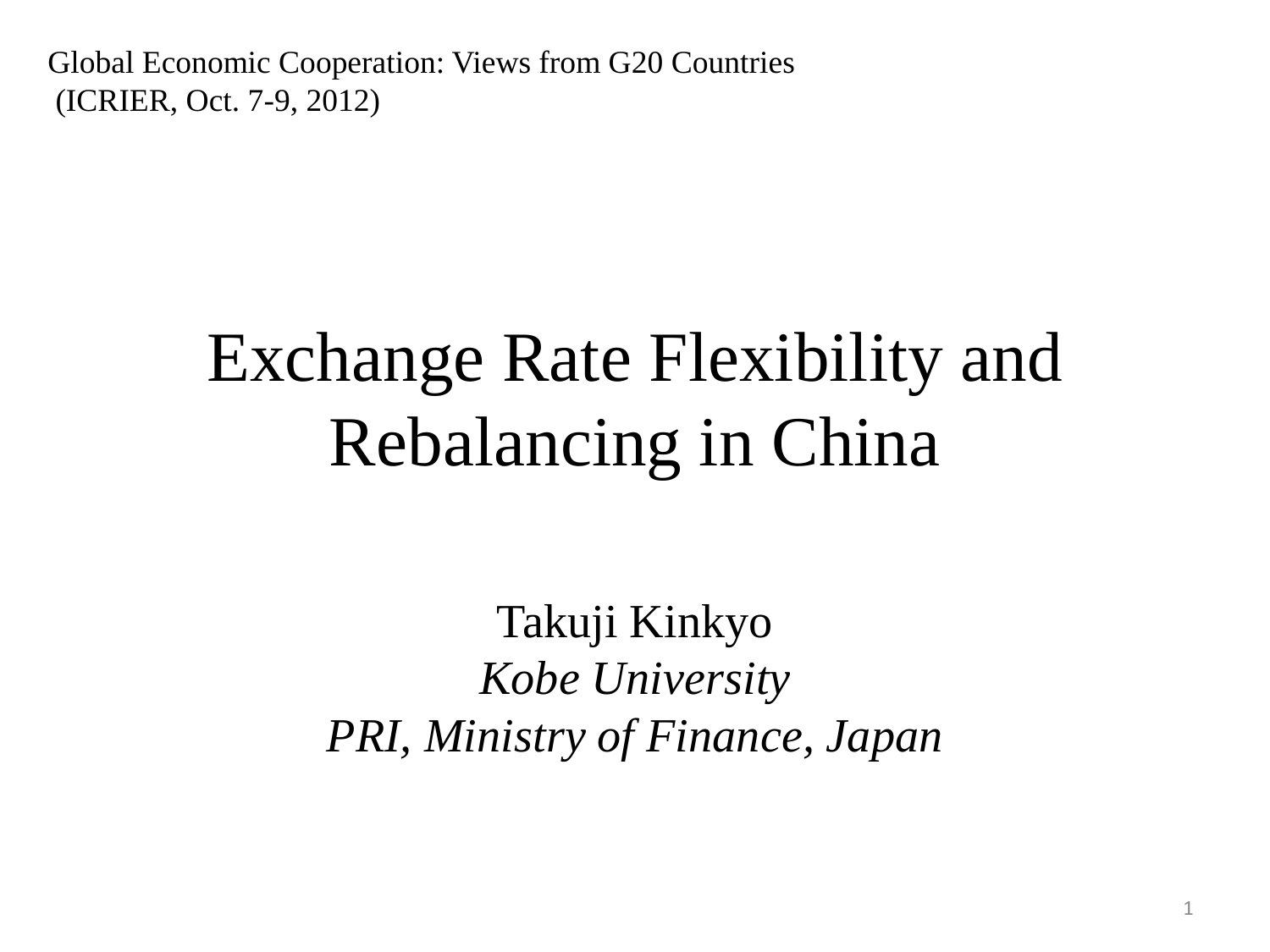### China's Current Account Balance



Source: IMF World Economic Outlook Database <sup>2</sup>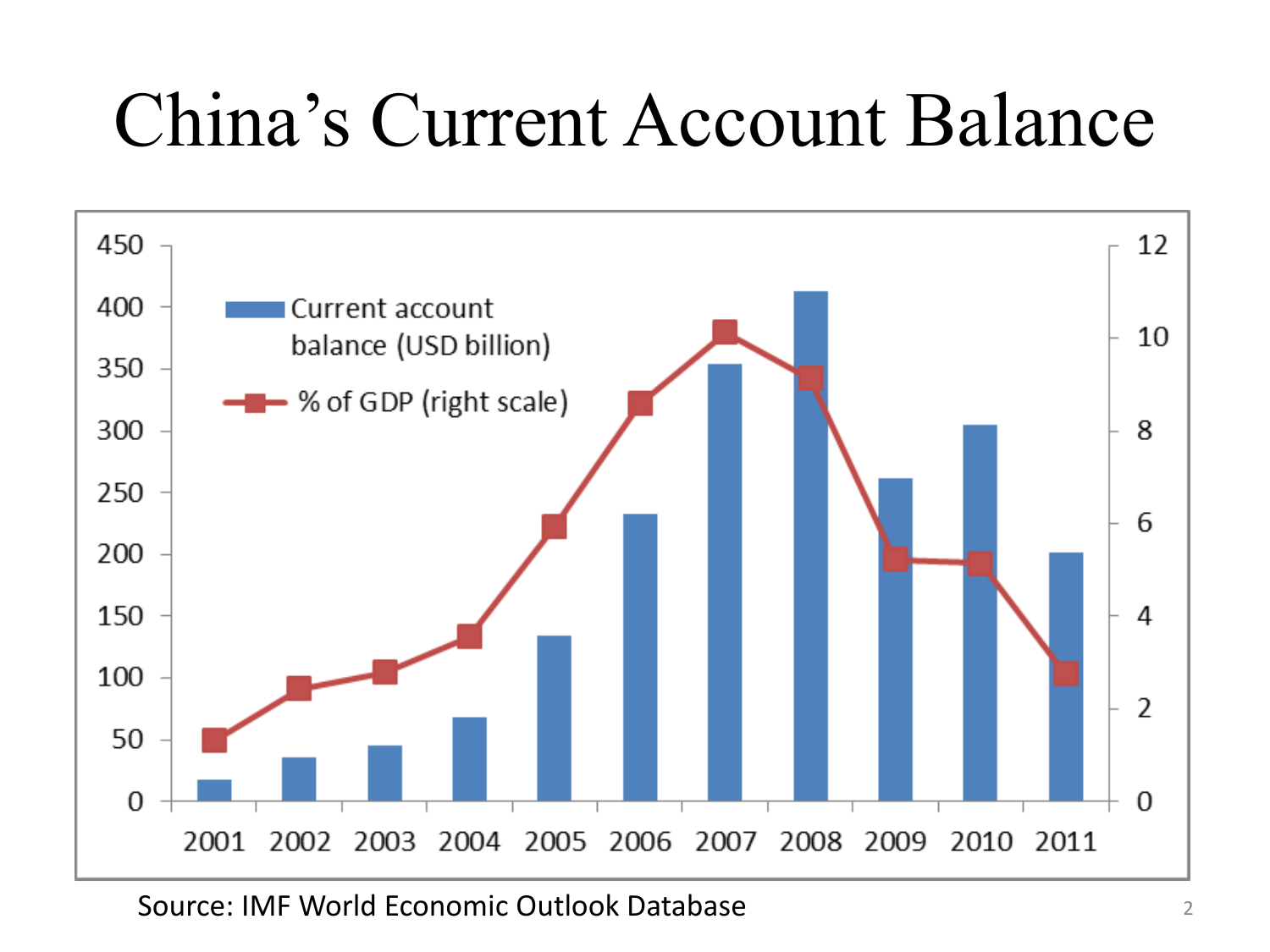### The Growth Rate of Exports



Source: UNCTAD 3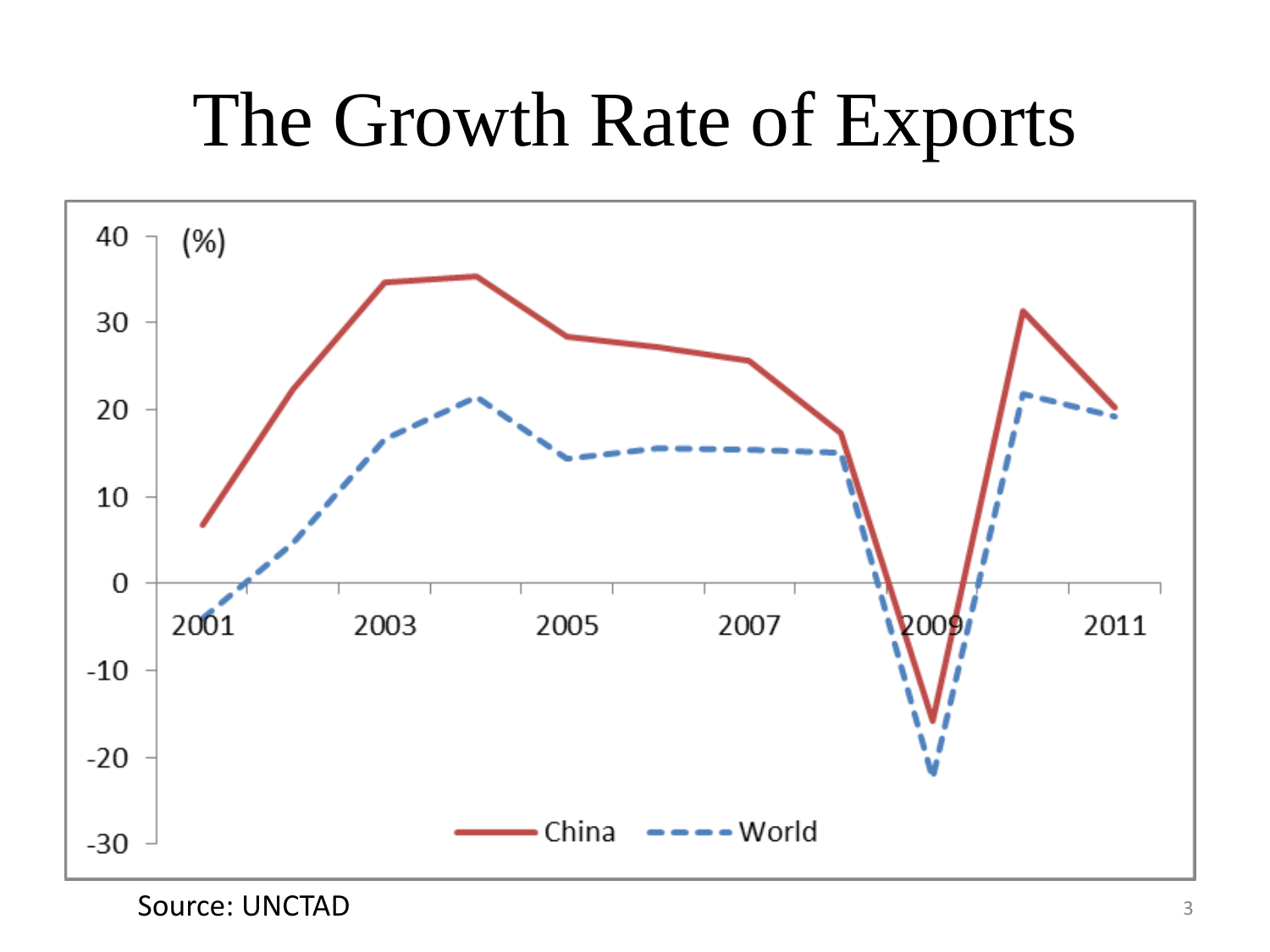### The Share in World Export

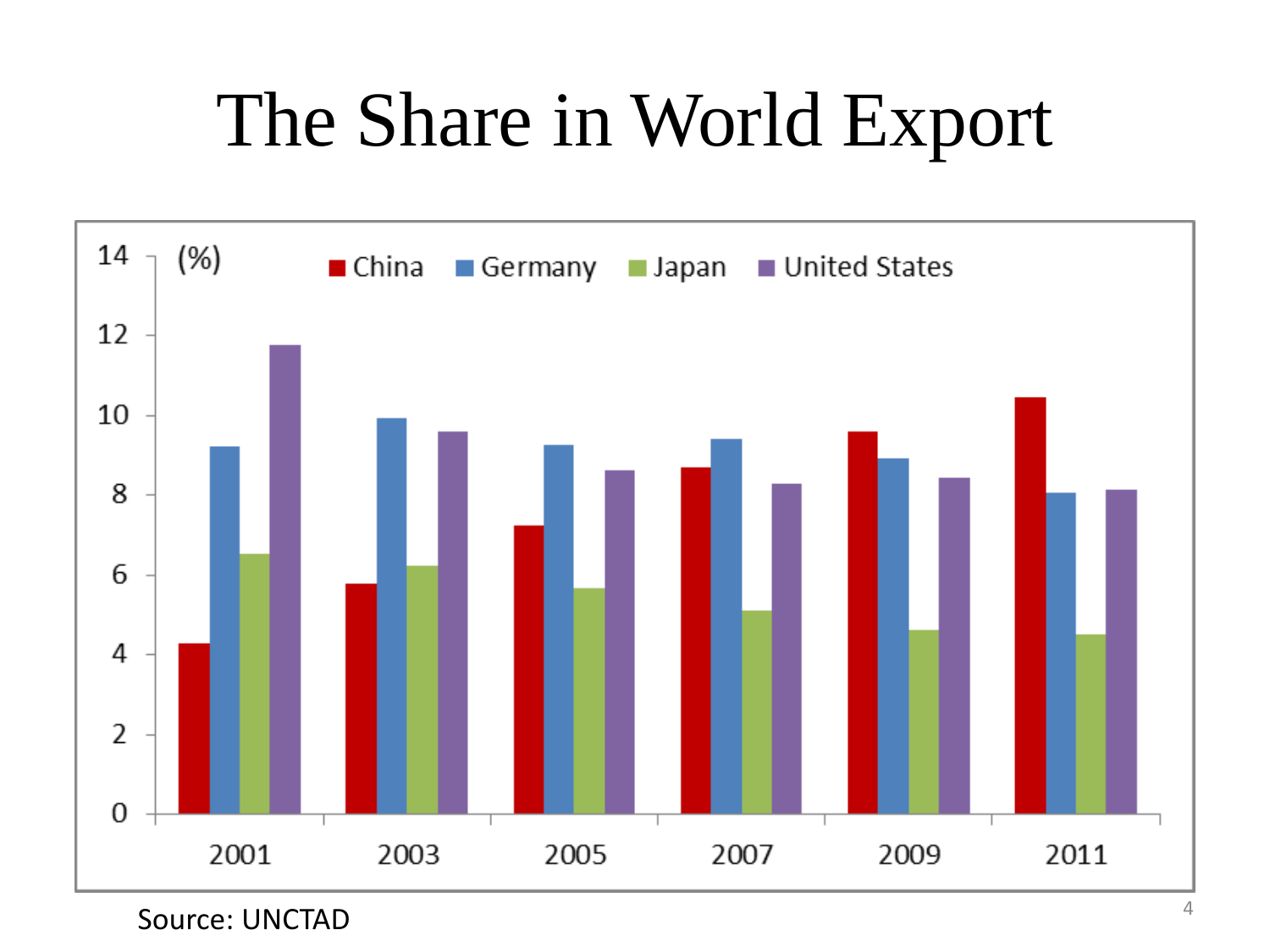### Current Account Balance as Share of World GDP



Source: IMF World Economic Outlook Database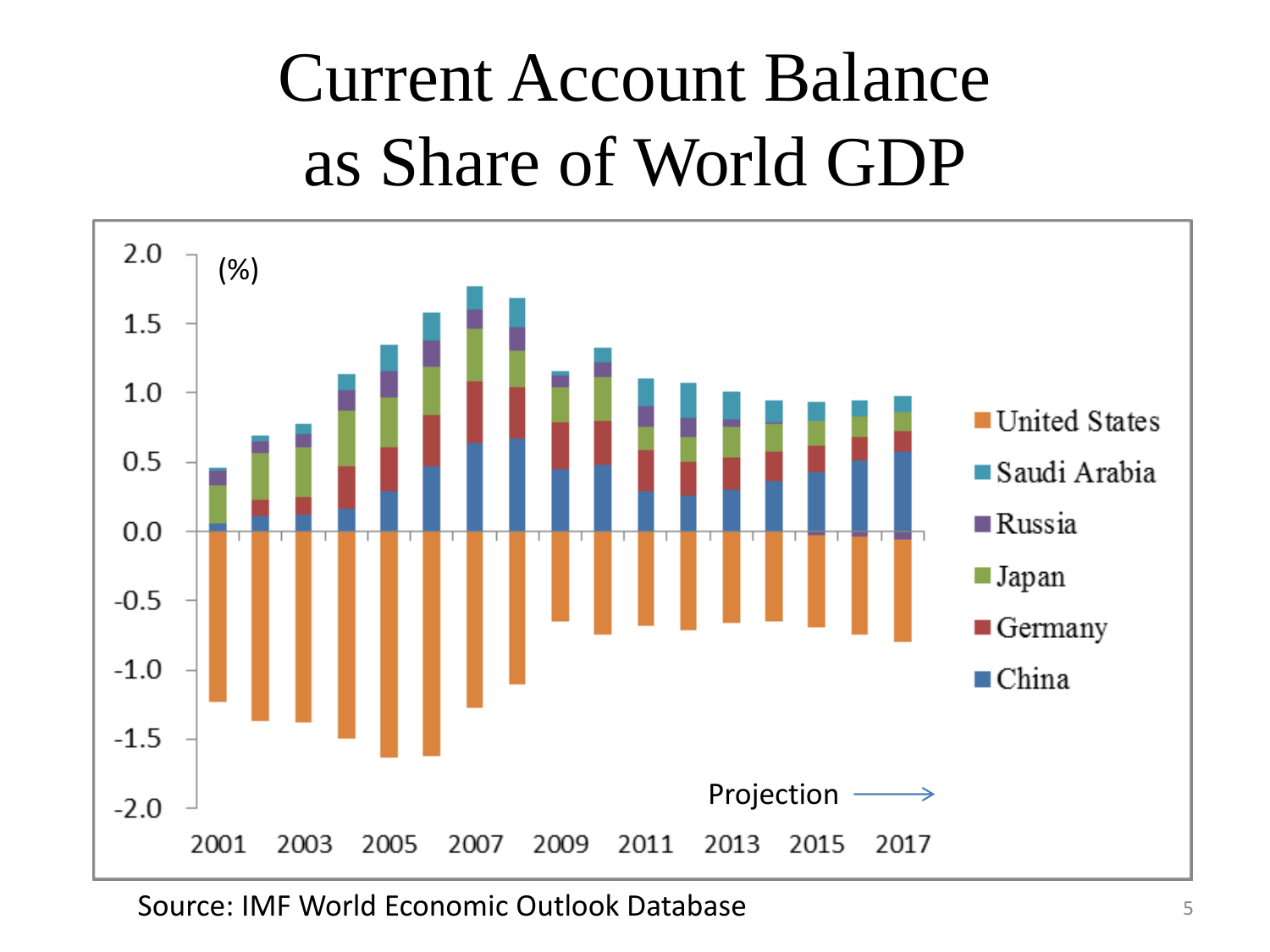#### China's Trade Balance by Types of Goods



Source: RIETI-TID 2011, Japan <sup>6</sup>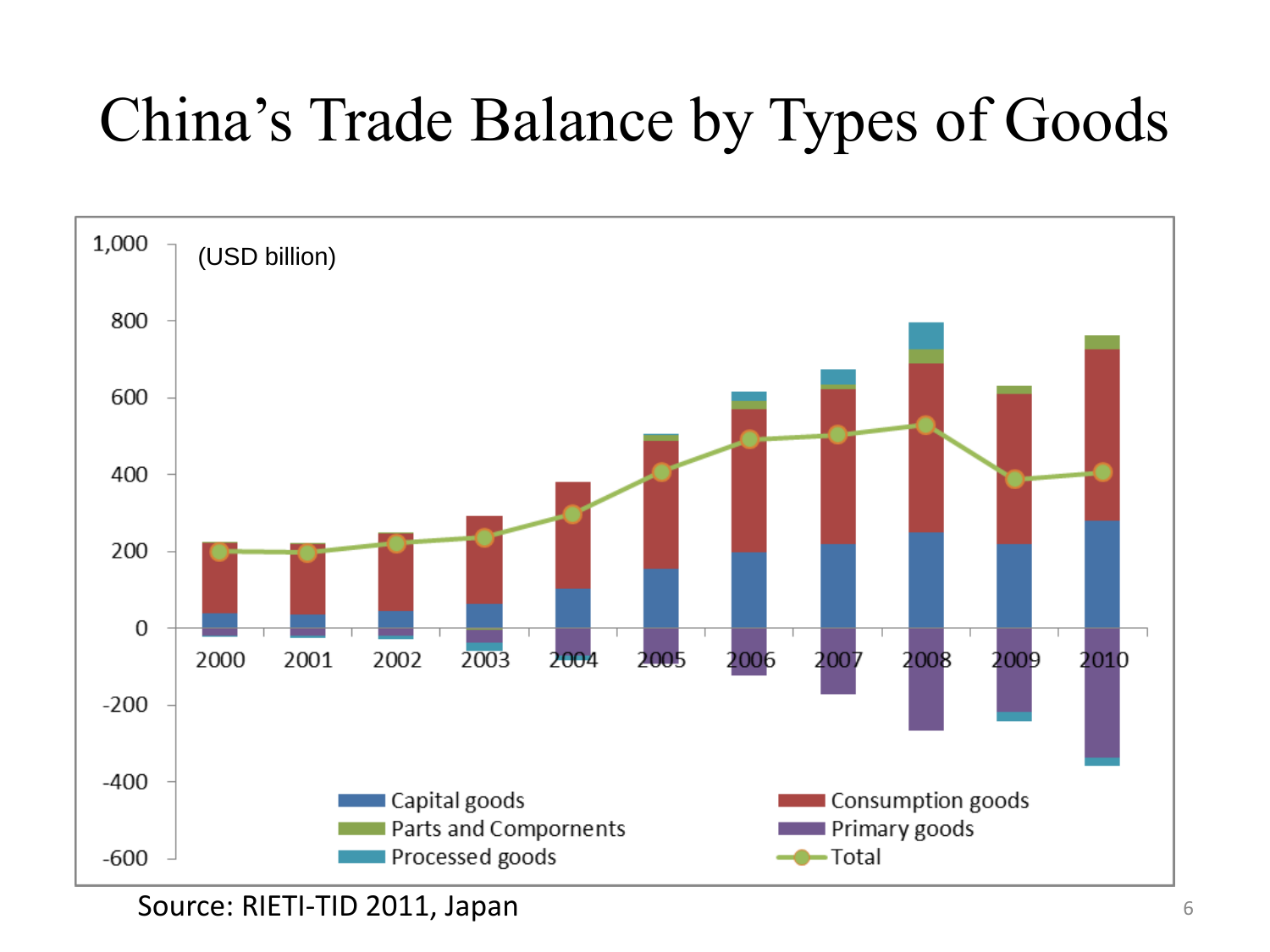#### Terms of Trade



Source: UNCTAD 7 7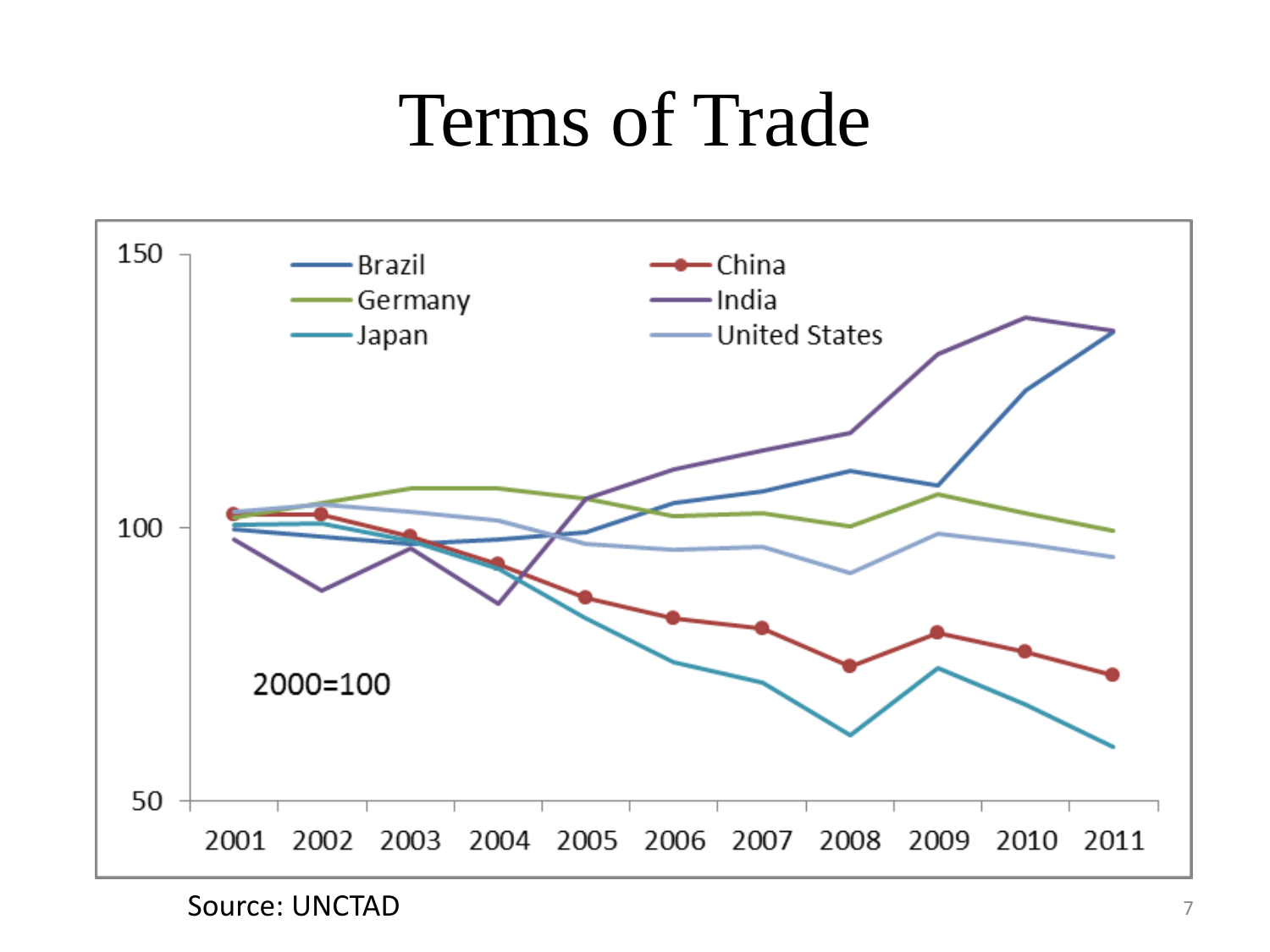

#### Conditional Correlation



Source: Kinkyo(2012a)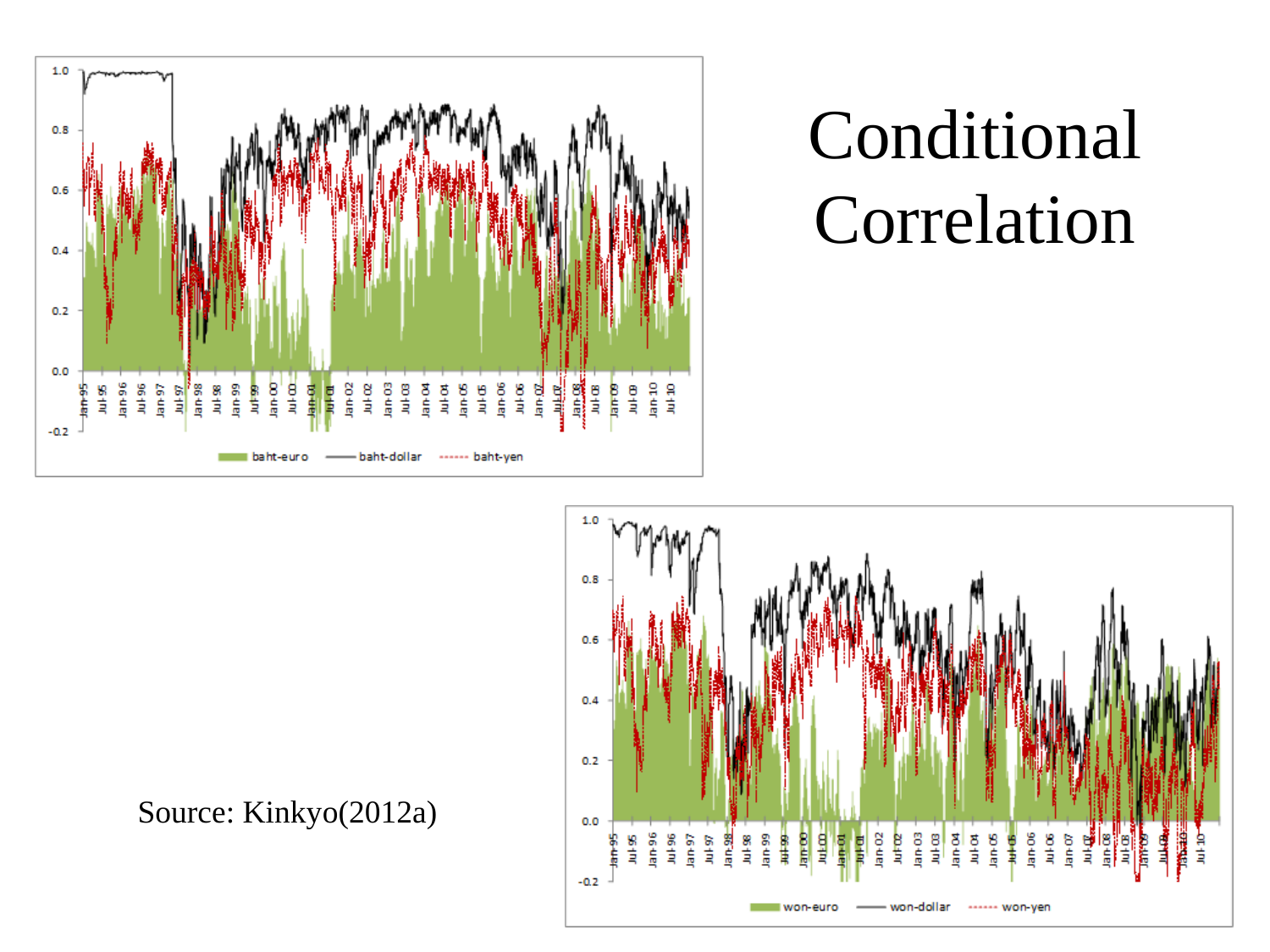

### Conditional Correlation



Source: Kinkyo(2012a)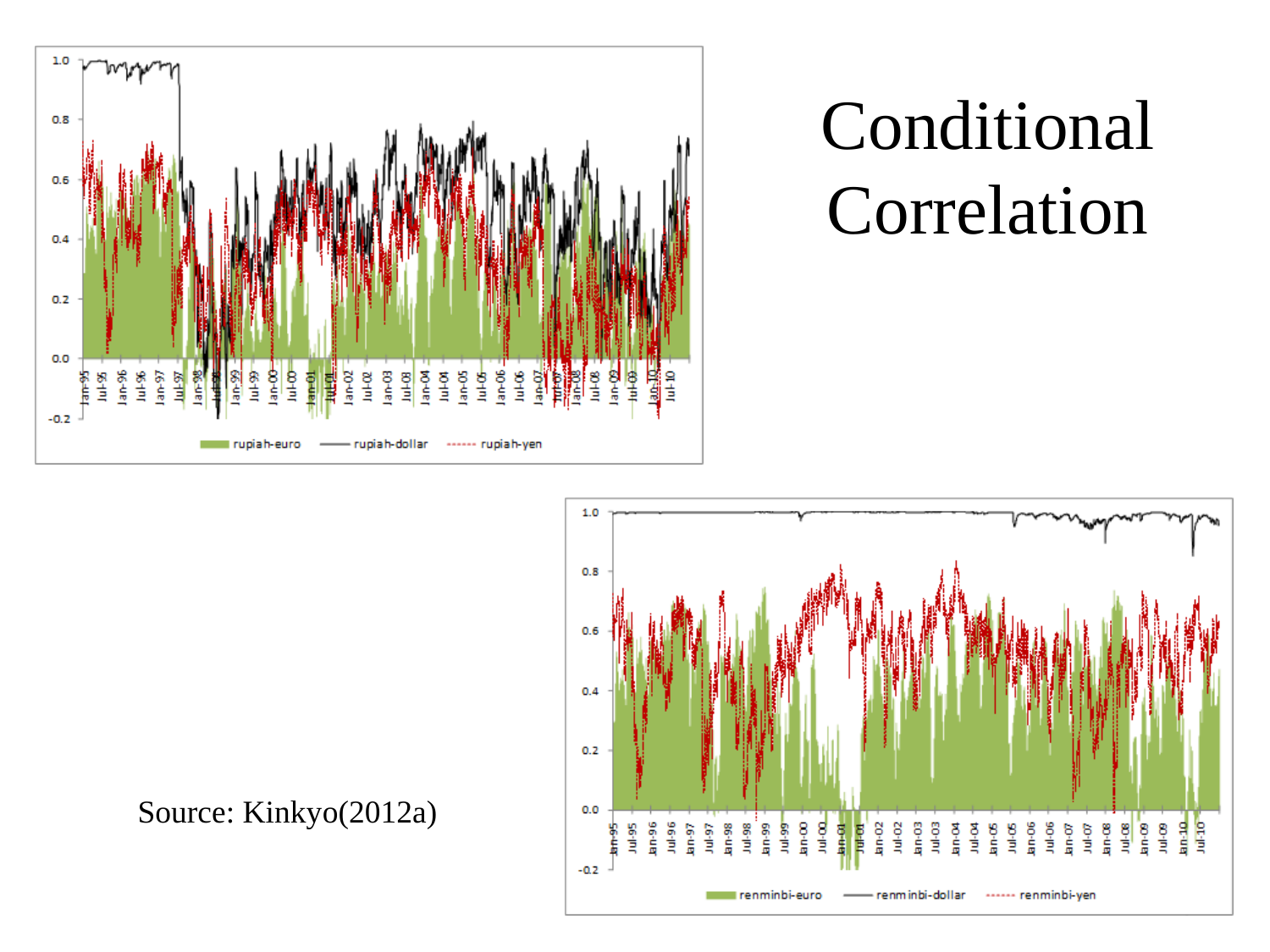# RMB's Equilibrium Rate



Source: Kinkyo(2012b)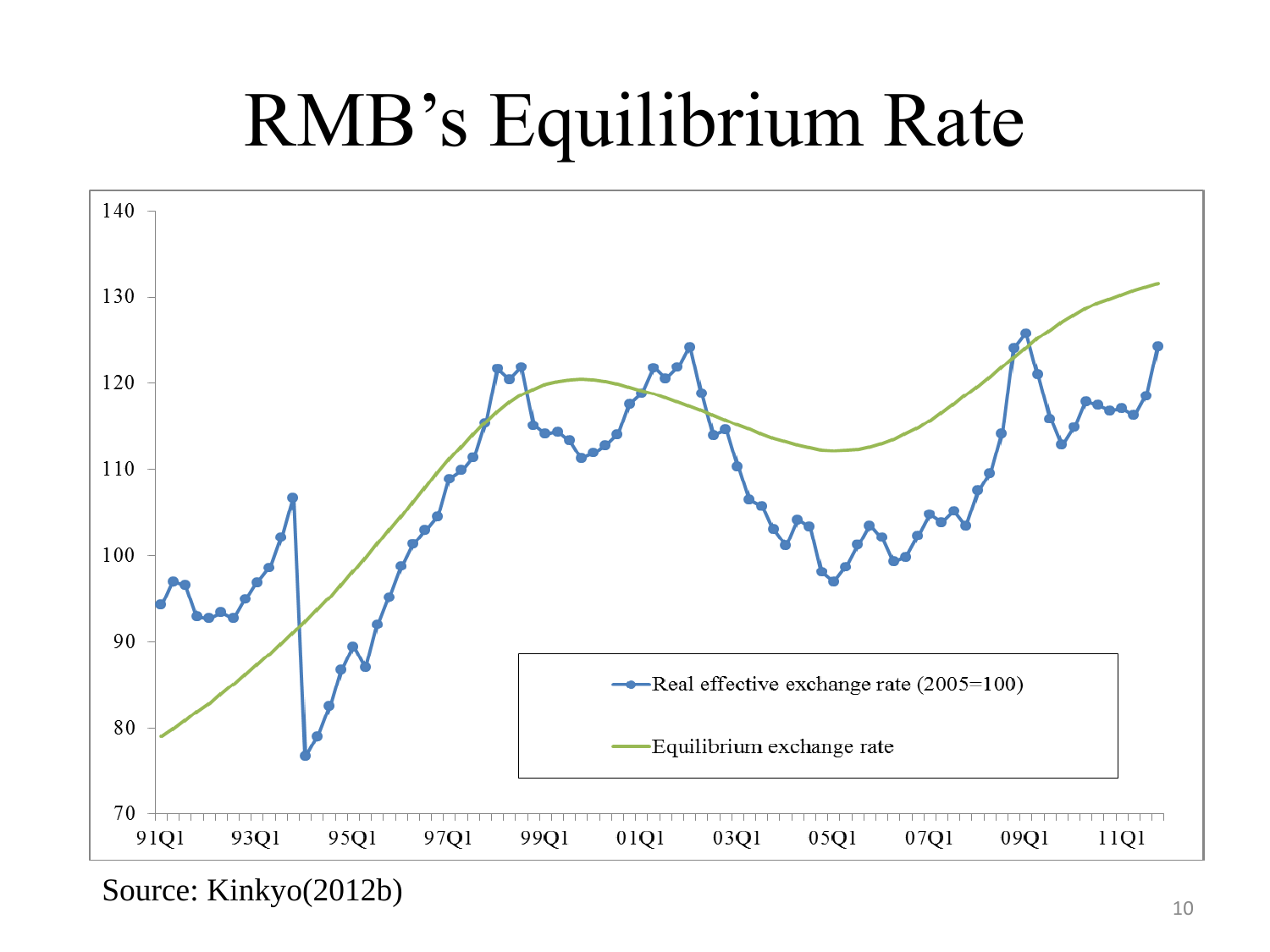# RMB's Misalignments and USD



Source: Kinkyo(2012b)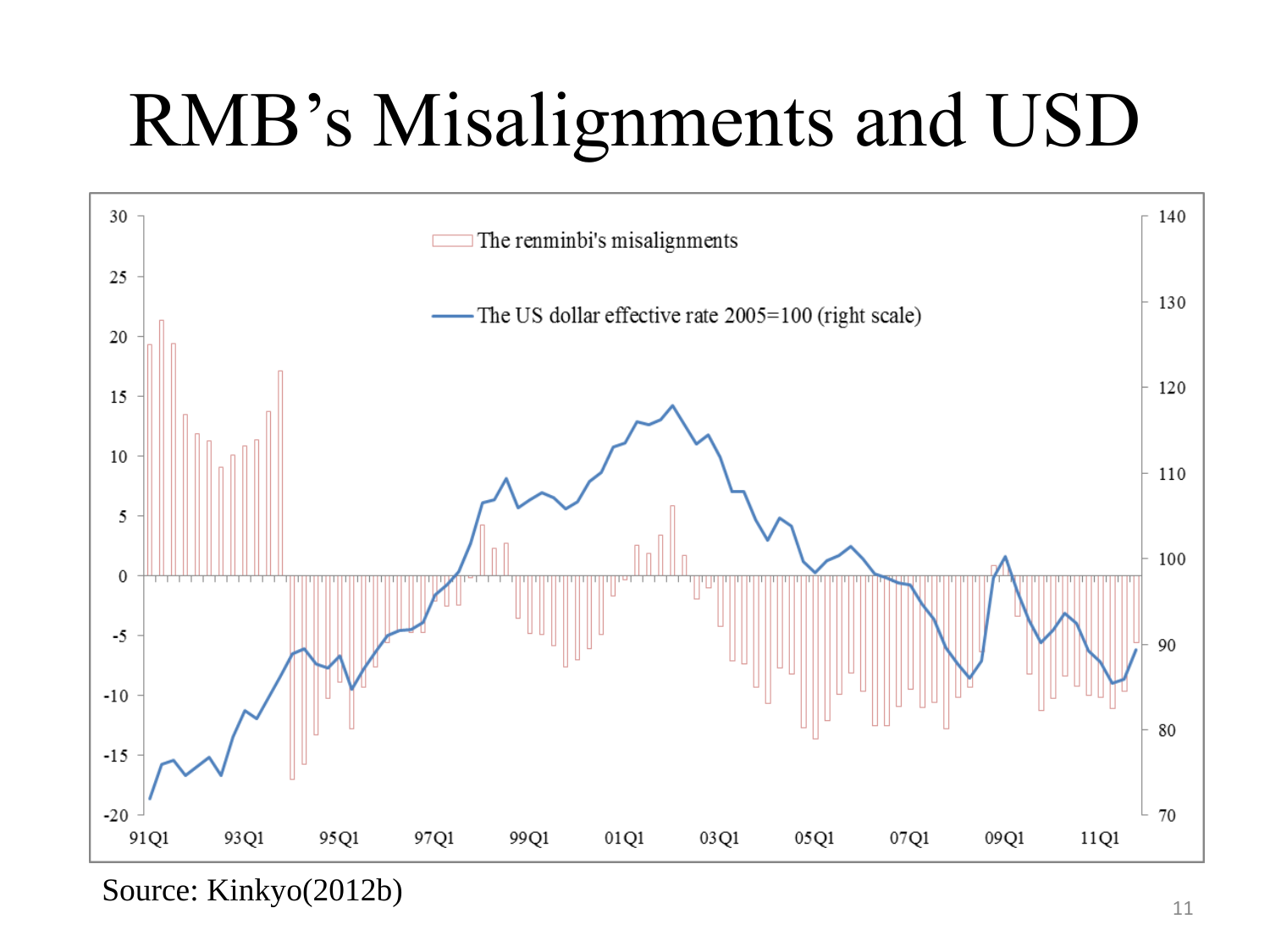### GDP Expenditure Components

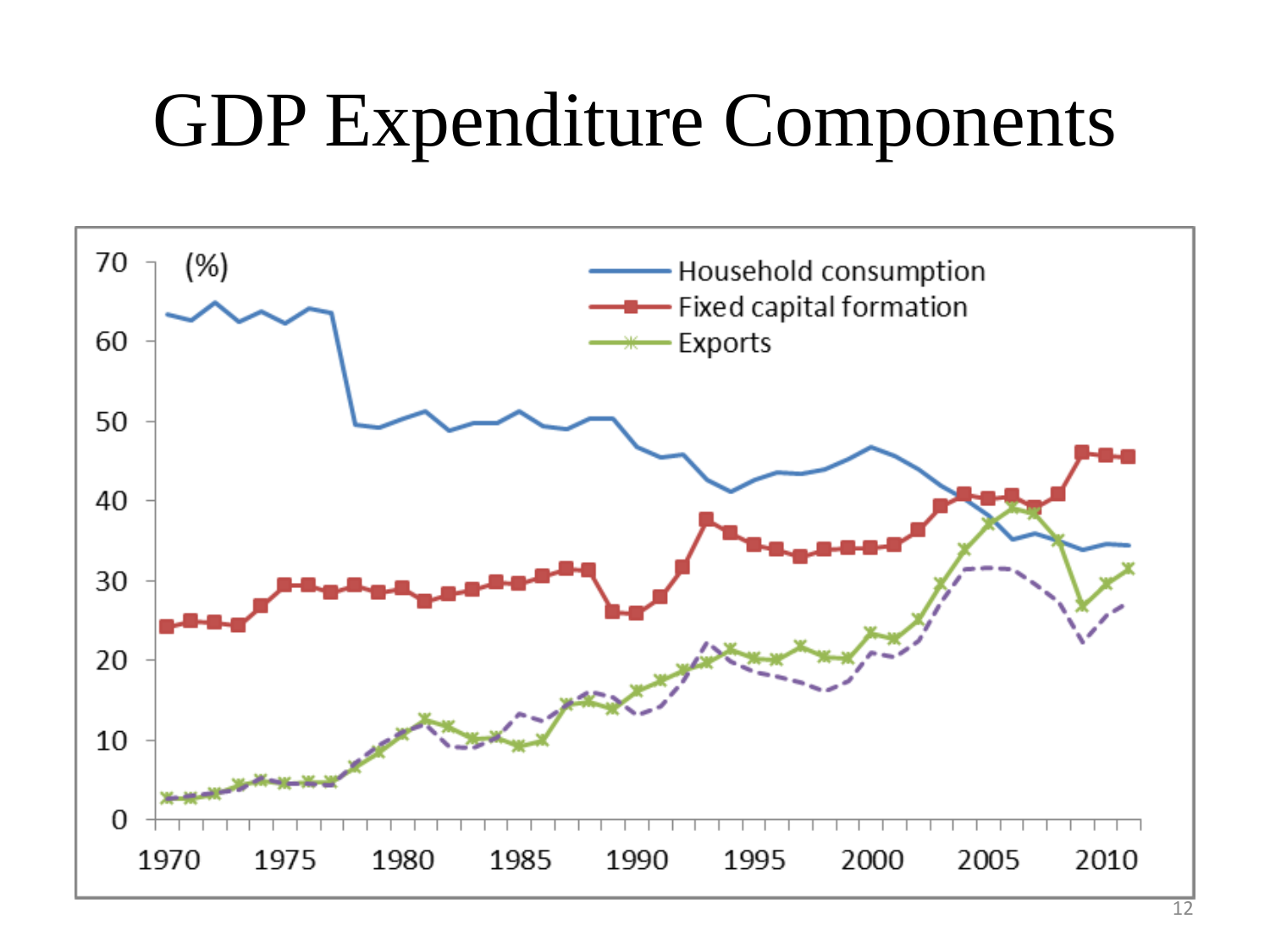#### Exchange Rate Flexibility and Rebalancing

• Exchange rate flexibility will contribute to shifting investment towards services and away from manufacturing*.*

 *Undervalued renminbi effectively provides manufacturing sectors with subsidies by increasing the relative price of tradable goods to nontradable goods* 

• It will also contribute to increasing household consumption by allowing the real interest rates of bank deposits to rise.

 *Bank deposit rates are kept low to create profit margins for banks. In return, banks are required to purchase bills issued by the central bank to sterilize massive FX interventions*